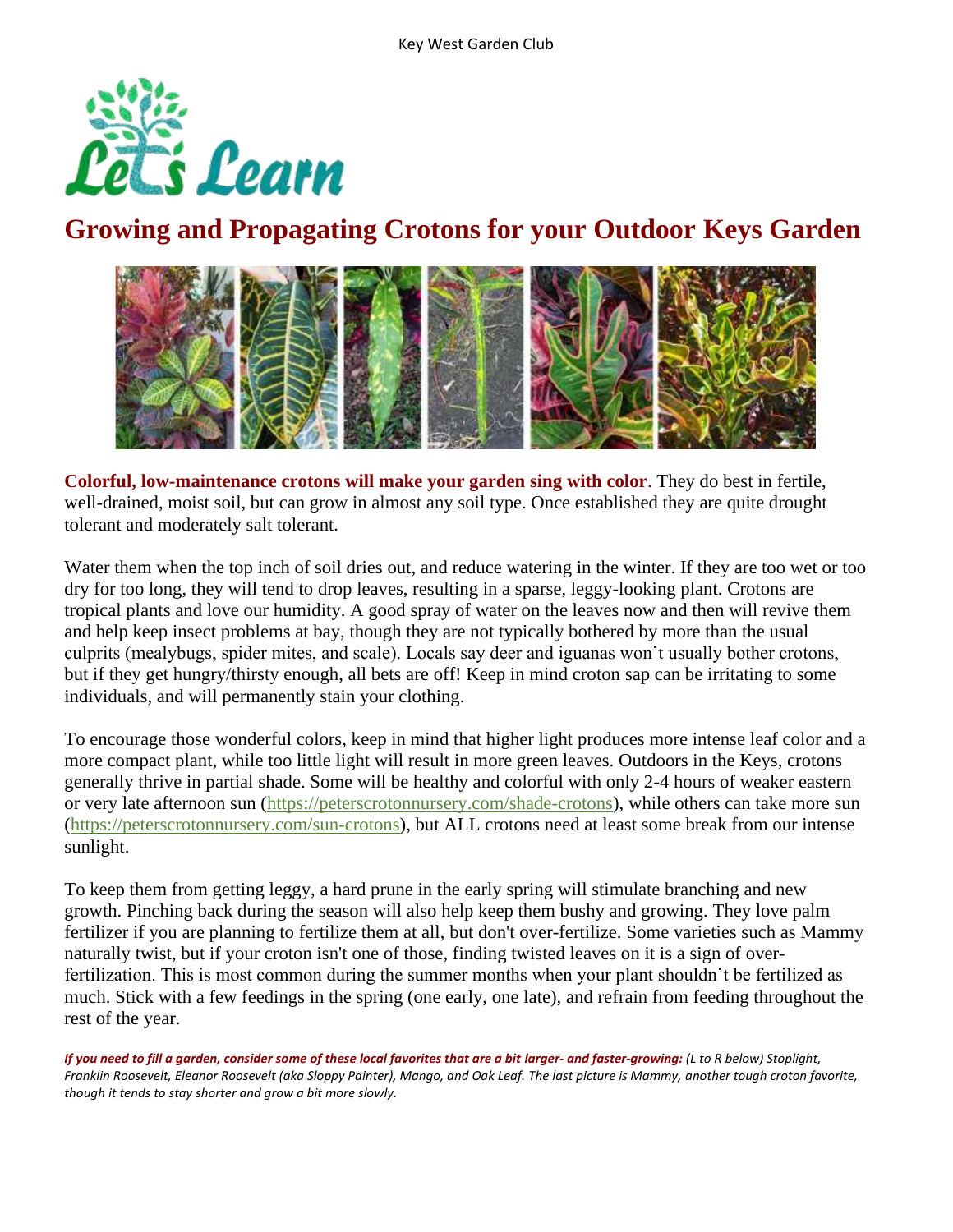

**There are two basic ways to propagate crotons:** stem-cuttings and air-layering (seeds don't work as well). We have been using the stem-cutting method at the Garden Club. While there are many ways to do it, our very own "Croton Queen," member Patti Rodriguez' method brings in a large number of nicelooking plants for Propagation to sell. She recently spent a Monday morning Propagation session with some of us. We will share what we learned from her method.



Fill the 1-gallon pot to the top with potting soil. Use brown-wood cuttings around 18 inches in length, with the stem strong enough to hold up the plant (pencil thick to a half-inch). Make a fresh cut at a 45-degree angle. Patti says she usually selects single stems and takes cuttings when routinely pruning. She will place 3 cuttings in each pot.



Next, gently scrape the bark for 3-4 inches, exposing the cambium. Cambium is the tissue just beneath the bark that is the "lifeline" for nutrient movement within the plant. Scraping it generates a healing callous from which new root growth will take place. Wet the cutting and dip it into rooting hormone.